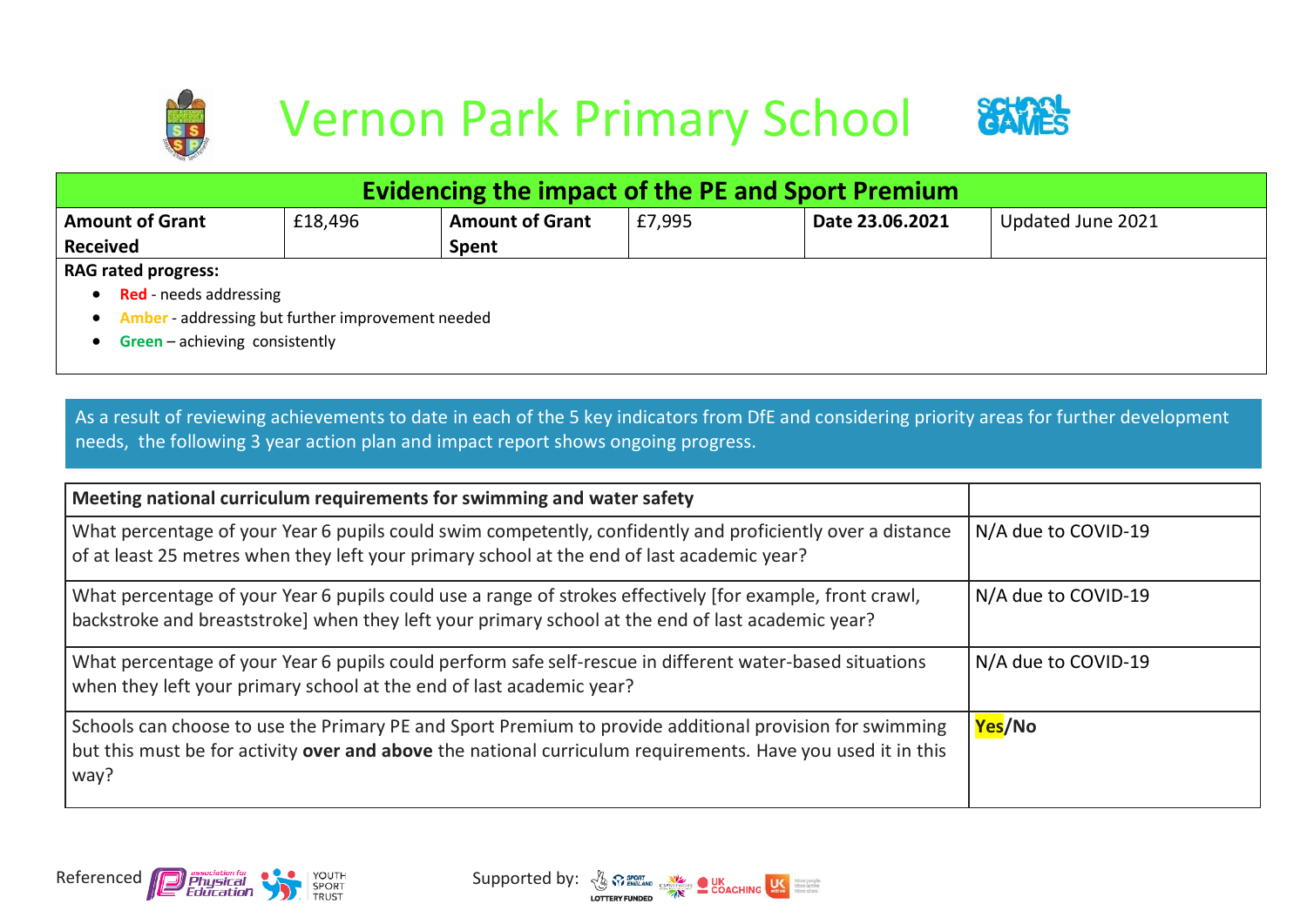## **Key indicator 1: The engagement of all pupils in regular physical activity**

*– Chief Medical Officer guidelines recommend that primary school children undertake at least 30 minutes of physical activity a day in school*

| School focus with clarity on<br>intended impact on pupils:                                        | <b>Actions to achieve:</b>                                                                                                                                                                                                                                                                                           | <b>Funding</b><br>allocated: | <b>Evidence and impact:</b>                                                                                                                                                                                                                          | <b>Sustainability and</b><br>suggested next<br>steps:                                                                                                                                                                                                                                                   | 18/19 | 19/20 | 20/21 |
|---------------------------------------------------------------------------------------------------|----------------------------------------------------------------------------------------------------------------------------------------------------------------------------------------------------------------------------------------------------------------------------------------------------------------------|------------------------------|------------------------------------------------------------------------------------------------------------------------------------------------------------------------------------------------------------------------------------------------------|---------------------------------------------------------------------------------------------------------------------------------------------------------------------------------------------------------------------------------------------------------------------------------------------------------|-------|-------|-------|
| Additional opportunities for physical<br>activity during the primary school day $-$<br>curriculum | Smile for a mile<br><b>Individual Physical Activity</b><br>Challenges<br>EYFS movement activities i.e.<br>GoNoodle, Jumpstart Johnny<br>etc.<br>Moving and handling in EYFS<br>Forest School<br>Sports Day $- n/a$<br>Dance sessions led by expert<br>dance teacher<br>Extra sports coach (3<br>afternoons per week) | N/A                          | More engagement in<br>$\bullet$<br>lessons.<br>Increased<br>participation in extra-<br>curricular sports<br>activities.<br>More active children.<br>٠<br>DA trained as a<br>$\bullet$<br><b>Physical Development</b><br>Champion.                    | Foundation subjects<br>$\bullet$<br>utilized through PE<br>- Dance Specialist<br>Teacher (continue)<br>Develop teaching of<br>$\bullet$<br>PE through other<br>Foundation<br>Subjects. Staff<br>continue to teach<br>physically active<br>sessions as regularly<br>as possible.                         |       |       |       |
| Lunches & playtimes                                                                               | Play leaders organizing<br>$\bullet$<br>structured games at lunch<br>Smile for a mile<br><b>Sports Coaches delivering</b><br>sessions for both KS1 and KS2                                                                                                                                                           | N/A<br>N/A<br>£3793.33       | Engagement and<br>$\bullet$<br>enjoyment at lunch<br>and break times<br>increases Pupils<br>activity at lunch and<br>break times has<br>increased.<br>Engage or reengage<br>$\bullet$<br>disaffected pupils and<br>those with less<br>opportunities. | <b>Ensure that Sports</b><br>$\bullet$<br>Ambassadors are<br>delivering regular<br>active sessions at<br>lunchtimes.<br>Continue to utilize<br>$\bullet$<br>the Sports Coaches<br>at lunchtimes in line<br>with sports<br>competitions that<br>are upcoming.<br>More structured<br>lunchtime activities |       |       |       |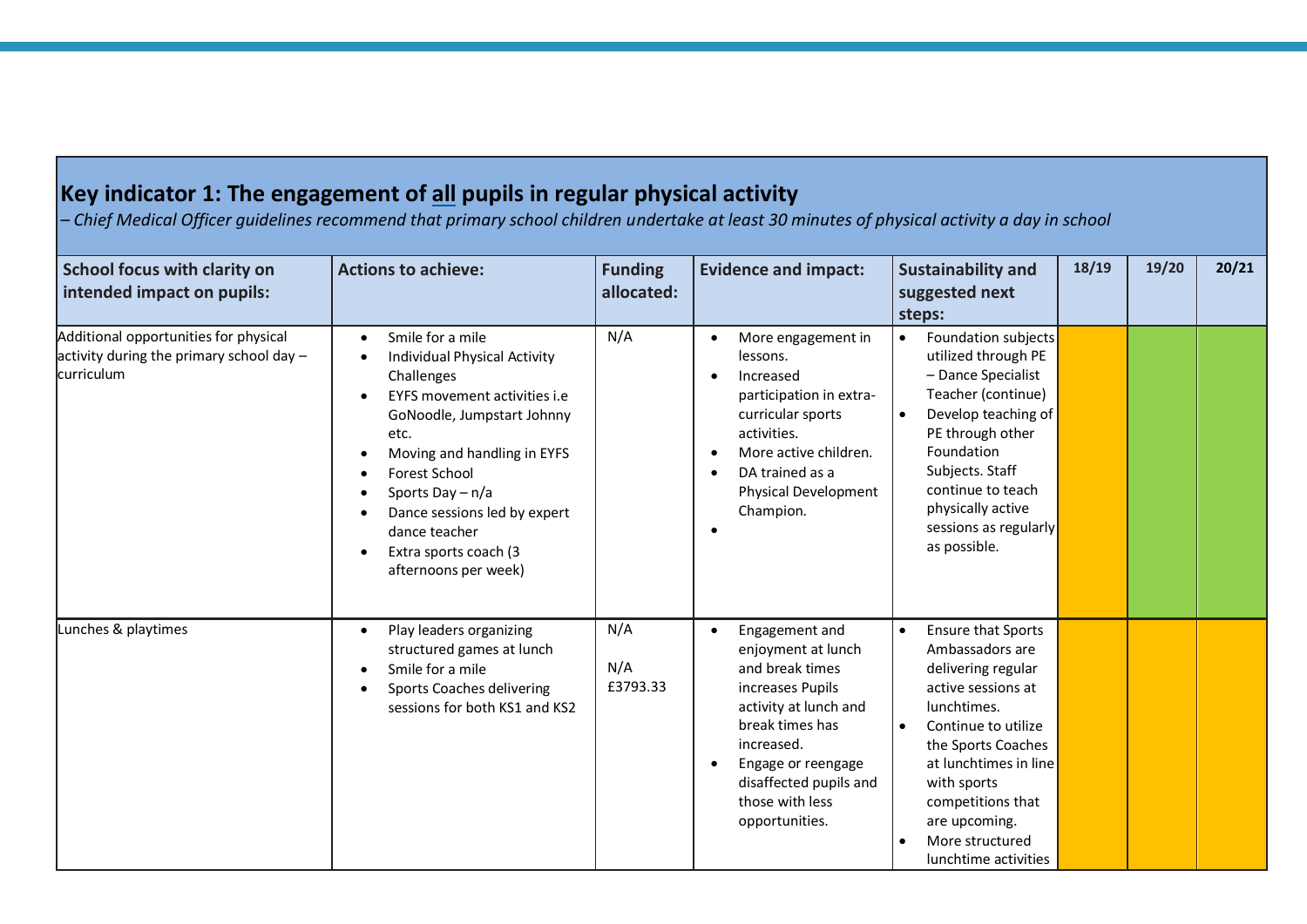|                                          |                                                                                                        |                          |                                                                                                                                                                                                                                                                                                                         | (supported by<br>midday and sports<br>ambassadors) to<br>improve behaviour.                                                                                                                                                                                                                      |  |  |
|------------------------------------------|--------------------------------------------------------------------------------------------------------|--------------------------|-------------------------------------------------------------------------------------------------------------------------------------------------------------------------------------------------------------------------------------------------------------------------------------------------------------------------|--------------------------------------------------------------------------------------------------------------------------------------------------------------------------------------------------------------------------------------------------------------------------------------------------|--|--|
| Extra-curricular<br>(After school clubs) | KS1 and KS2 clubs after school.<br>$\bullet$<br>Cross country (Stockport<br>Harriers) covid restricted | £2.50 per<br>participant | More active children.<br>$\bullet$<br>The extra-curricular<br>opportunities include<br>those for our SEND<br>pupils which responds<br>to their wants and<br>needs.<br>Increase school<br>$\bullet$<br>community links and<br>to make pupils more<br>aware of<br>opportunities in the<br>community (covid<br>restricted) | Continue to<br>$\bullet$<br>encourage children<br>to attend after<br>school clubs.<br>Promote more<br>$\bullet$<br>activities outside of<br>school i.e. holiday<br>clubs, links with<br>sports clubs.<br>Consider providing<br>$\bullet$<br>free after school<br>clubs (dependent on<br>budget)? |  |  |
|                                          |                                                                                                        |                          |                                                                                                                                                                                                                                                                                                                         |                                                                                                                                                                                                                                                                                                  |  |  |

## **Key indicator 2: Raising the profile of PE & Whole School Improvement**

*- The profile of PE and sport being raised across the school as a tool for whole school improvement*

| <b>School focus with clarity on</b><br>intended impact on pupils: | <b>Actions to achieve:</b>                                                                                              | <b>Funding</b><br>allocated: | <b>Evidence and impact:</b>                                                                                                                                                                                                                                                             | <b>Sustainability and</b><br>suggested next<br>steps:                                                                                                                                                  | 18/19 | 19/20 | 20/21 |
|-------------------------------------------------------------------|-------------------------------------------------------------------------------------------------------------------------|------------------------------|-----------------------------------------------------------------------------------------------------------------------------------------------------------------------------------------------------------------------------------------------------------------------------------------|--------------------------------------------------------------------------------------------------------------------------------------------------------------------------------------------------------|-------|-------|-------|
| <b>Attendance &amp; Punctuality</b>                               | Swimming<br>Forest School<br>Sports Day (covid<br>restrictions)<br><b>Sporting Competitions</b><br>(covid restrictions) | £2,746                       | Swimming and Forest<br>schools has increased<br>attendance across KS1/2<br>as children are keen to<br>be present for these and<br>arrive on time. Children<br>are more likely to attend<br>school on these days,<br>which is evident from<br>Pupil Voice as they enjoy<br>them so much. | • Continue to<br>provide children<br>with these<br>opportunities.<br>• Trial early<br>morning 'Wake<br>Up Shake Up'<br>activity before<br>$school -$<br>Summer term<br>(unable to due<br>to COVID-19). |       |       |       |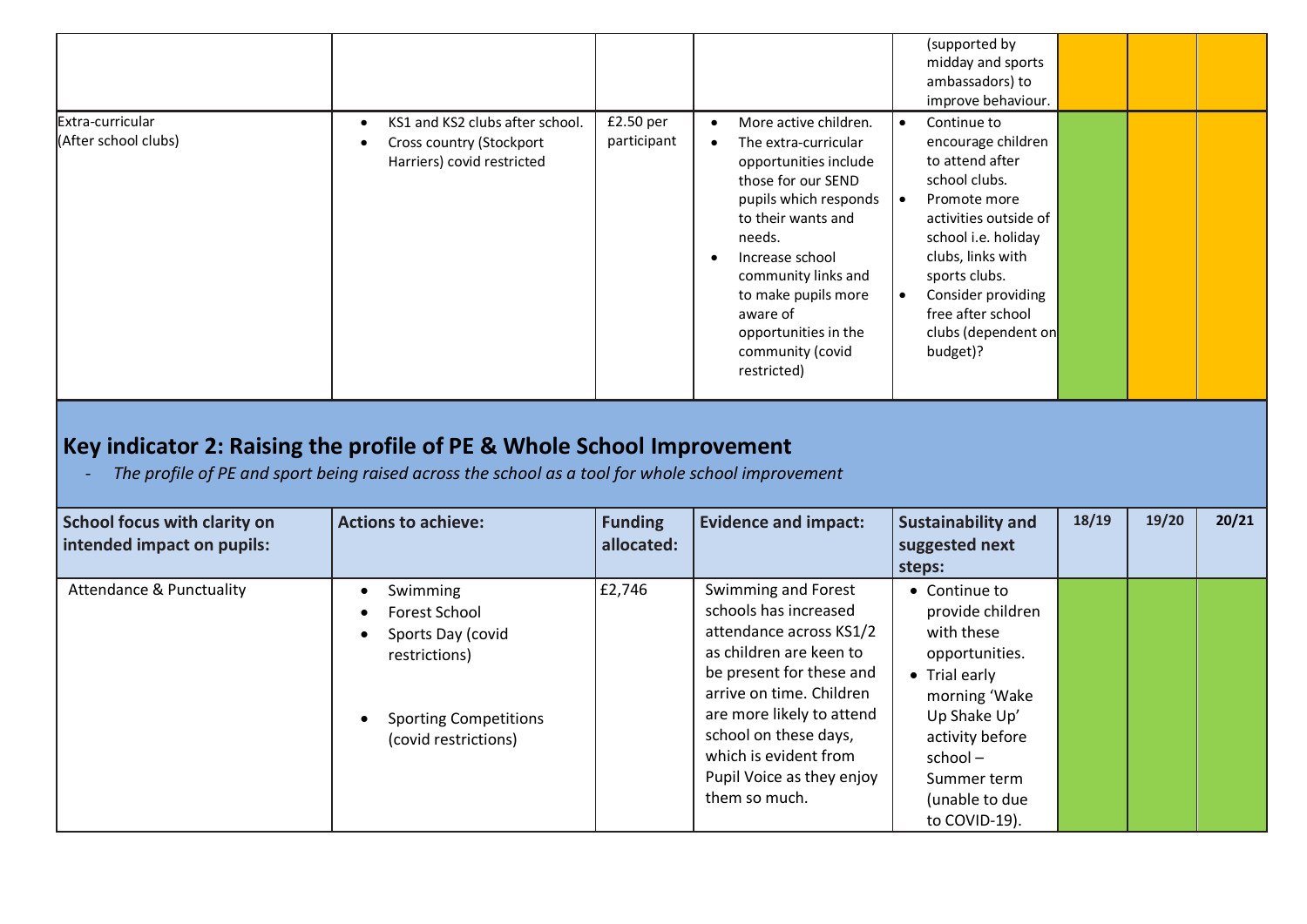| Behaviour & Attitudes to Learning | Active curriculum<br>$\bullet$<br>Whole school approach to<br>$\bullet$<br>rewarding physically active<br>& sports achievements e.g.<br>assemblies<br>Lunchtime clubs<br>$\bullet$<br>After school sports<br>competitions (covid<br>restrictions)<br>Smile for a mile | Variable | • Fewer incidents at<br>lunchtimes as pupils<br>are more engaged in<br>sports.<br>• Children are<br>rewarded with the<br>opportunity to attend<br>sports competitions.<br>• Opportunities for<br>disadvantaged<br>children.<br>• Smile for a mile has<br>enhanced<br>engagement in<br>lessons and increased<br>physical activity.                                                                           | • Continue to<br>teach<br>Foundation<br>Subjects actively.<br>• Continue to<br>provide<br>extracurricular<br>sporting<br>activities for<br>disadvantaged<br>pupils and as a<br>reward for<br>behavior.<br>• Continue to push<br>Smile for a mile<br>in school.                        |  |  |
|-----------------------------------|-----------------------------------------------------------------------------------------------------------------------------------------------------------------------------------------------------------------------------------------------------------------------|----------|-------------------------------------------------------------------------------------------------------------------------------------------------------------------------------------------------------------------------------------------------------------------------------------------------------------------------------------------------------------------------------------------------------------|---------------------------------------------------------------------------------------------------------------------------------------------------------------------------------------------------------------------------------------------------------------------------------------|--|--|
| Improving Academic Achievement    | Active curriculum<br>$\bullet$<br>Whole school approach to<br>rewarding physically active<br>& sports achievements e.g.<br>assemblies<br>Smile for a mile                                                                                                             | N/A      | • Children are more<br>engaged when<br>subjects are taught<br>through active<br>learning.<br>• Children are keen to<br>share their sporting<br>achievements from<br>both in school and<br>outside of school.<br>• Smile for a mile acts<br>as a 'brain break' and<br>has shown that it is<br>helpful for pupils who<br>find it difficult to sit<br>still or concentrate<br>for extended periods<br>of time. | • Introduce sports<br>awards in school<br>for PE lessons to<br>be announced in<br>assemblies.<br>• Continue to<br>develop the links<br>between PE and<br>foundation<br>subjects to make<br>leaning more<br>active - this will<br>be done through<br>Dance Specialist<br>CPD training. |  |  |
| Health & Well Being/SMSC          | Whole school approach to<br>$\bullet$<br>rewarding physically active<br>& sports achievements e.g.<br>assemblies<br>Celebrating success through                                                                                                                       | N/A      | • Children recognize<br>the importance of PE<br>and leading a healthy<br>lifestyle.<br>• Celebrating                                                                                                                                                                                                                                                                                                        | • School values<br>and ethos are<br>complemented<br>in PE lessons.<br>• Sports award for                                                                                                                                                                                              |  |  |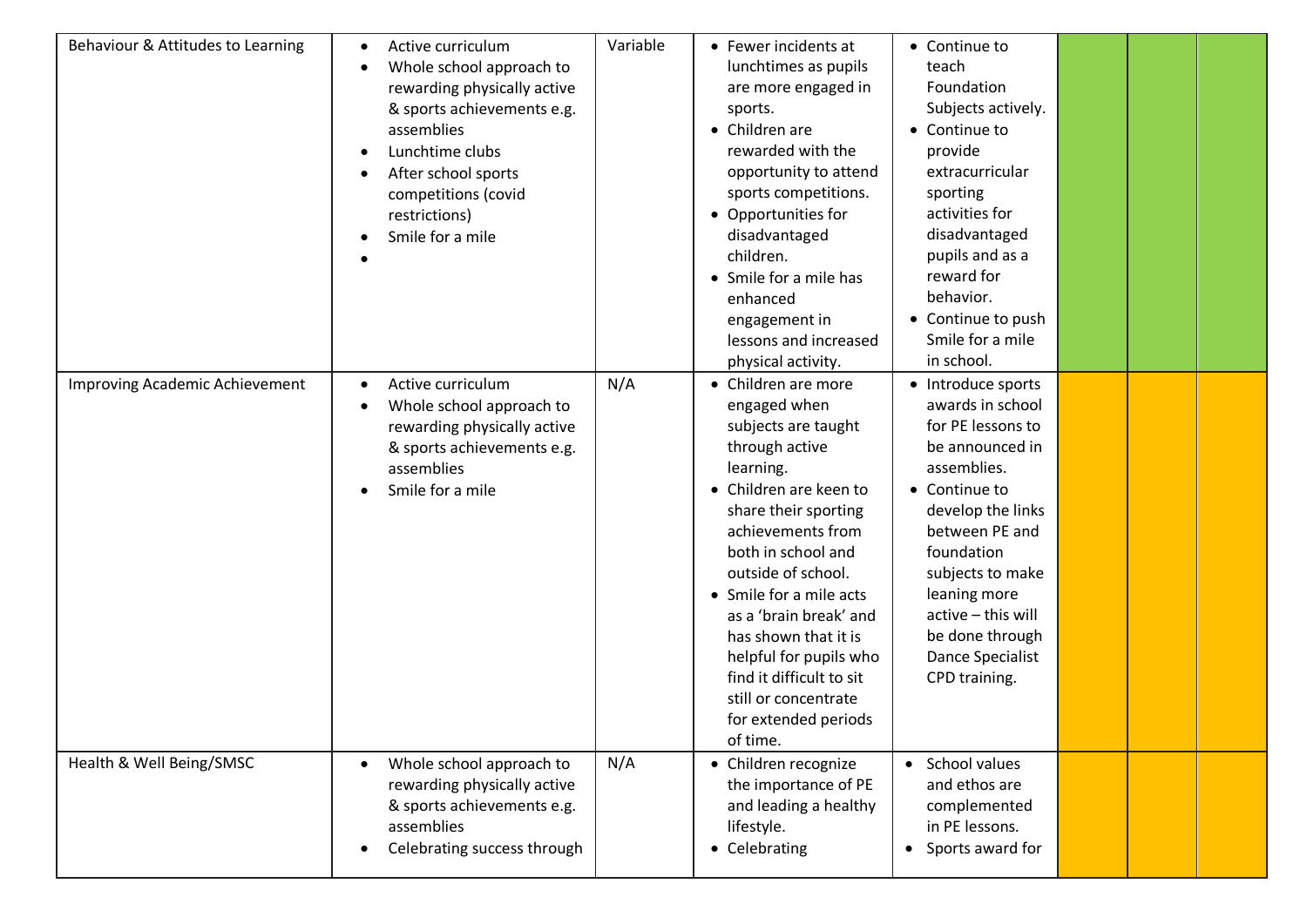| newsletters, website &<br>social media<br>Smile for a mile<br>Lunchtime clubs. |  | achievements<br>encourages children<br>to engage in sport.<br>• Children enjoy breaks<br>in their lessons with<br>Smile for a Mile -<br>they have said that it<br>makes them feel<br>more relaxed, aiding<br>their wellbeing.<br>• Opportunities for<br>extra curriculum<br>activities have been<br>enjoyed by the<br>children, making<br>school a more fun<br>place. | assemblies each<br>$week -$<br>nominated by<br>Sports Coach.<br>Ensure that this<br>is implemented<br>at start of new<br>academic year.<br>Pupils<br>$\bullet$<br>understand the<br>contribution<br>sport to their<br>overall<br>development.<br>Lunchtime clubs<br>promoted more<br>in school and<br>rewards for<br>attending clubs. |  |  |  |
|--------------------------------------------------------------------------------|--|-----------------------------------------------------------------------------------------------------------------------------------------------------------------------------------------------------------------------------------------------------------------------------------------------------------------------------------------------------------------------|---------------------------------------------------------------------------------------------------------------------------------------------------------------------------------------------------------------------------------------------------------------------------------------------------------------------------------------|--|--|--|
|--------------------------------------------------------------------------------|--|-----------------------------------------------------------------------------------------------------------------------------------------------------------------------------------------------------------------------------------------------------------------------------------------------------------------------------------------------------------------------|---------------------------------------------------------------------------------------------------------------------------------------------------------------------------------------------------------------------------------------------------------------------------------------------------------------------------------------|--|--|--|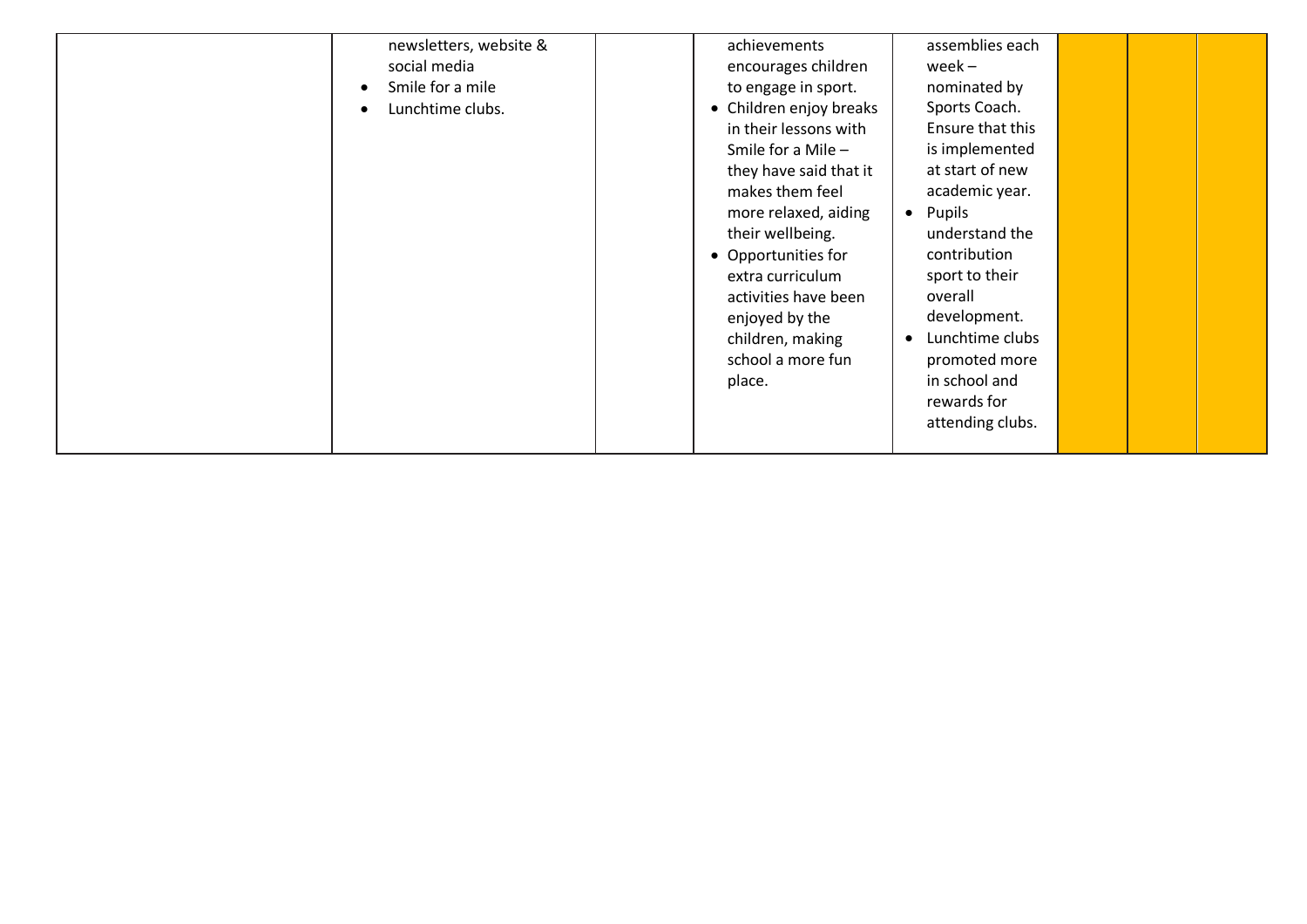## **Key indicator 3: High Quality Teaching**

• *Increased confidence, knowledge and skills of all staff in teaching PE and sport*

| School focus with clarity on intended Actions to achieve: |                                   | Funding    | <b>Evidence and impact:</b> | Sustainability and      | 18/19 | 19/20 | 20/21 |
|-----------------------------------------------------------|-----------------------------------|------------|-----------------------------|-------------------------|-------|-------|-------|
| impact on pupils:                                         |                                   | allocated: |                             | suggested               |       |       |       |
|                                                           |                                   |            |                             | next steps:             |       |       |       |
| Review curriculum time allocation for                     | Ensure all pupils access 4x30     | N/A        | Pupil's usually achieving   | Ensure that class       |       |       |       |
| Physical Education to ensure pupils                       | minute, 3 x 40 minute or 2 x 60   |            | NC outcomes with            | timetables are          |       |       |       |
| meet National Curriculum outcomes.                        | minute PE lessons a week.         |            | Sports Coaches,             | being followed          |       |       |       |
| (minimum 2 hours of timetabled PE                         |                                   |            | swimming sessions and       | and that PE slots       |       |       |       |
| required to do this)                                      |                                   |            | lessons delivered by        | are being utilized      |       |       |       |
|                                                           |                                   |            | teaching staff.             | $-$ continue to         |       |       |       |
|                                                           |                                   |            | Swimming successful         | monitor.                |       |       |       |
|                                                           |                                   |            | this year, with all pupils  | Observe staff           |       |       |       |
|                                                           |                                   |            | from KS2 attending          | teaching PE.            |       |       |       |
|                                                           |                                   |            | block of swimming           | <b>Dance Specialist</b> |       |       |       |
|                                                           |                                   |            | lessons.                    | to teach classes        |       |       |       |
|                                                           |                                   |            | Progression of skills has   | and provide CPD         |       |       |       |
|                                                           |                                   |            | been used well across       | for staff $-$           |       |       |       |
|                                                           |                                   |            | school.                     | continue.               |       |       |       |
|                                                           |                                   |            |                             | CPD for staff with      |       |       |       |
|                                                           |                                   |            |                             | an additional           |       |       |       |
|                                                           |                                   |            |                             | Sports Coach            |       |       |       |
|                                                           |                                   |            |                             | $(3,2,1)$ approach).    |       |       |       |
|                                                           |                                   |            |                             | Ensure that NQTs        |       |       |       |
|                                                           |                                   |            |                             | are confident           |       |       |       |
|                                                           |                                   |            |                             | delivering PE and       |       |       |       |
|                                                           |                                   |            |                             | have the support        |       |       |       |
|                                                           |                                   |            |                             | from the PE             |       |       |       |
|                                                           |                                   |            |                             | Coordinators-           |       |       |       |
|                                                           |                                   |            |                             | continue                |       |       |       |
|                                                           |                                   |            |                             | (dependent on           |       |       |       |
|                                                           |                                   |            |                             | budget).                |       |       |       |
| Review the quality of teaching &                          | Observe Sports Coaches each half  | N/A        | Staff are able to access    | Regularly monitor       |       |       |       |
| consider best way of allocating CPD,                      | term.                             |            | support to achieve high     | teaching and            |       |       |       |
| courses & other sources                                   | Provide staff with updated CPD    |            | quality lessons.            | learning by             |       |       |       |
|                                                           | opportunities linked to their key |            | Good practice has been      | observing sports        |       |       |       |
| Support adults to access relevant CPD.                    | phases (covid restrictions)       |            | observed by Sports          | coaches once per        |       |       |       |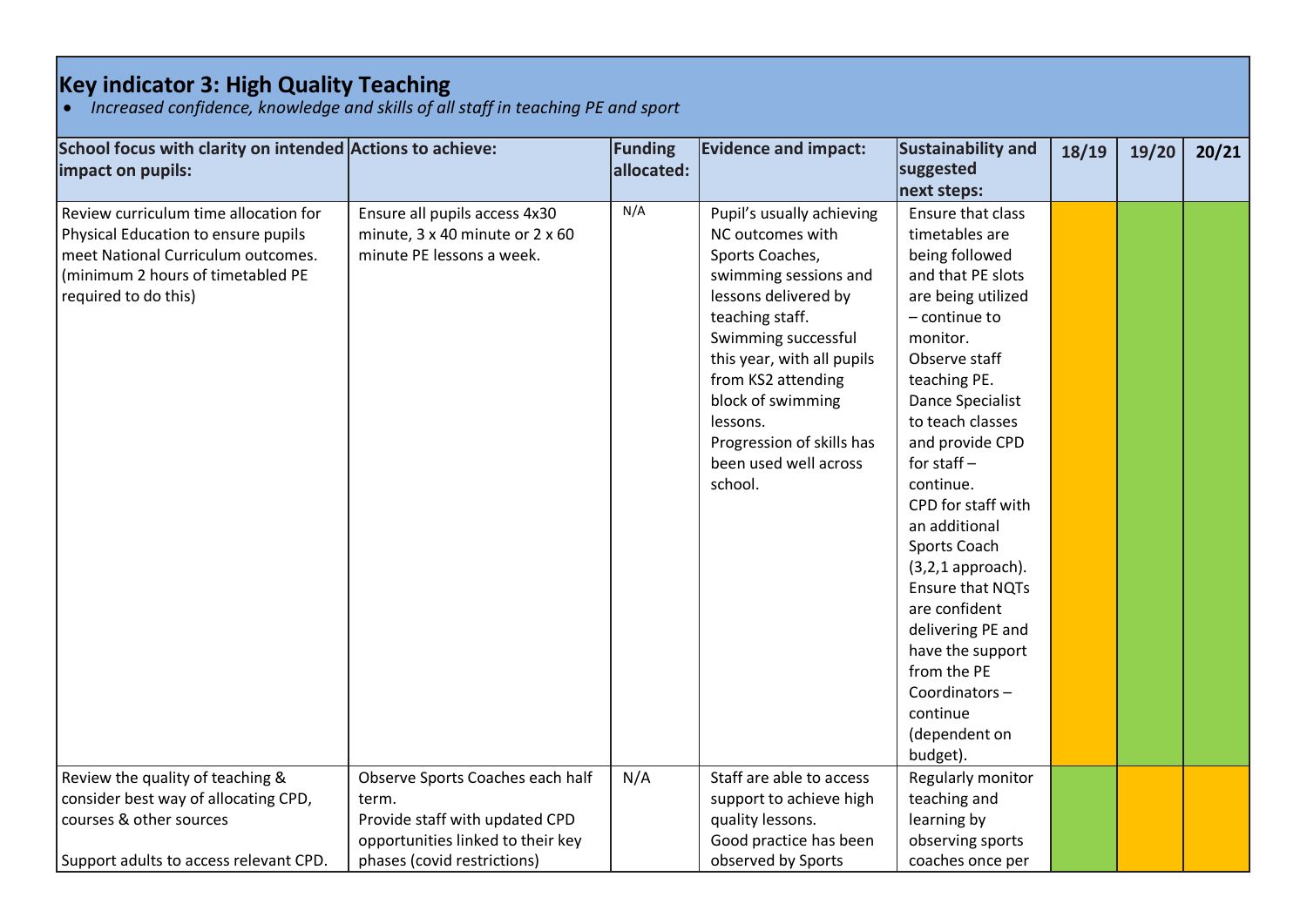|                                     |                                    |        | Coaches in all sessions.  | half term.                      |  |  |
|-------------------------------------|------------------------------------|--------|---------------------------|---------------------------------|--|--|
|                                     |                                    |        |                           | Observe teaching                |  |  |
|                                     |                                    |        |                           | staff delivering PE<br>lessons. |  |  |
|                                     |                                    |        |                           | Ensure that staff               |  |  |
|                                     |                                    |        |                           | are using PE                    |  |  |
|                                     |                                    |        |                           | Passport to plan,               |  |  |
|                                     |                                    |        |                           | deliver and assess              |  |  |
|                                     |                                    |        |                           | PE.                             |  |  |
|                                     |                                    |        |                           | Provide staff with              |  |  |
|                                     |                                    |        |                           | more                            |  |  |
|                                     |                                    |        |                           | opportunities for               |  |  |
|                                     |                                    |        |                           | CPD - potential of              |  |  |
|                                     |                                    |        |                           | employing                       |  |  |
|                                     |                                    |        |                           | another Sports                  |  |  |
|                                     |                                    |        |                           | Coach to support                |  |  |
|                                     |                                    |        |                           | staff.                          |  |  |
| PE Coordinator allocated time for   | Allocate time for PE coordinator   | N/A    | Coordinator time has      | Plan time into each             |  |  |
| planning, review and assessment     | time each half term (one hour).    |        | been used effectively to  | half term.                      |  |  |
|                                     | Meet regularly to discuss and plan |        | plan and organize         | Continue to meet                |  |  |
|                                     | upcoming events.                   |        | events, assess pupil      | regularly to                    |  |  |
|                                     |                                    |        | progress and review       | discuss and                     |  |  |
|                                     |                                    |        | practice.                 | organize                        |  |  |
|                                     |                                    |        |                           | upcoming events.                |  |  |
| Review of PE equipment to support   | See SSP list of essential PE       | Varied | Staff have the correct    | Monitor                         |  |  |
| quality delivery                    | equipment & order accordingly.     |        | equipment to be able to   | equipment and                   |  |  |
|                                     | Monitor usage of equipment         |        | deliver high quality PE   | order any                       |  |  |
|                                     | regularly and ensure that store    |        | sessions.                 | equipment that is               |  |  |
|                                     | cupboards are kept tidy.           |        | Regular communication     | required by staff.              |  |  |
|                                     |                                    |        | with sports coach has     | Create an order                 |  |  |
|                                     |                                    |        | ensured that all          | form be/ checklist              |  |  |
|                                     |                                    |        | equipment is up to date   | be set up and                   |  |  |
|                                     |                                    |        | and stored efficiently in | edited throughout               |  |  |
|                                     |                                    |        | the containers.           | the year. Staff add             |  |  |
|                                     |                                    |        |                           | in key stages.                  |  |  |
| Develop an assessment programme for | Use PE Passport to assess progress | £249   | PE Passport needs to be   | Ongoing target -                |  |  |
| PE to monitor progress              | in PE.                             |        | used to monitor           | Ensure that PE                  |  |  |
|                                     |                                    |        | progress more             | Passport is used                |  |  |
|                                     |                                    |        | consistently across all   | consistently                    |  |  |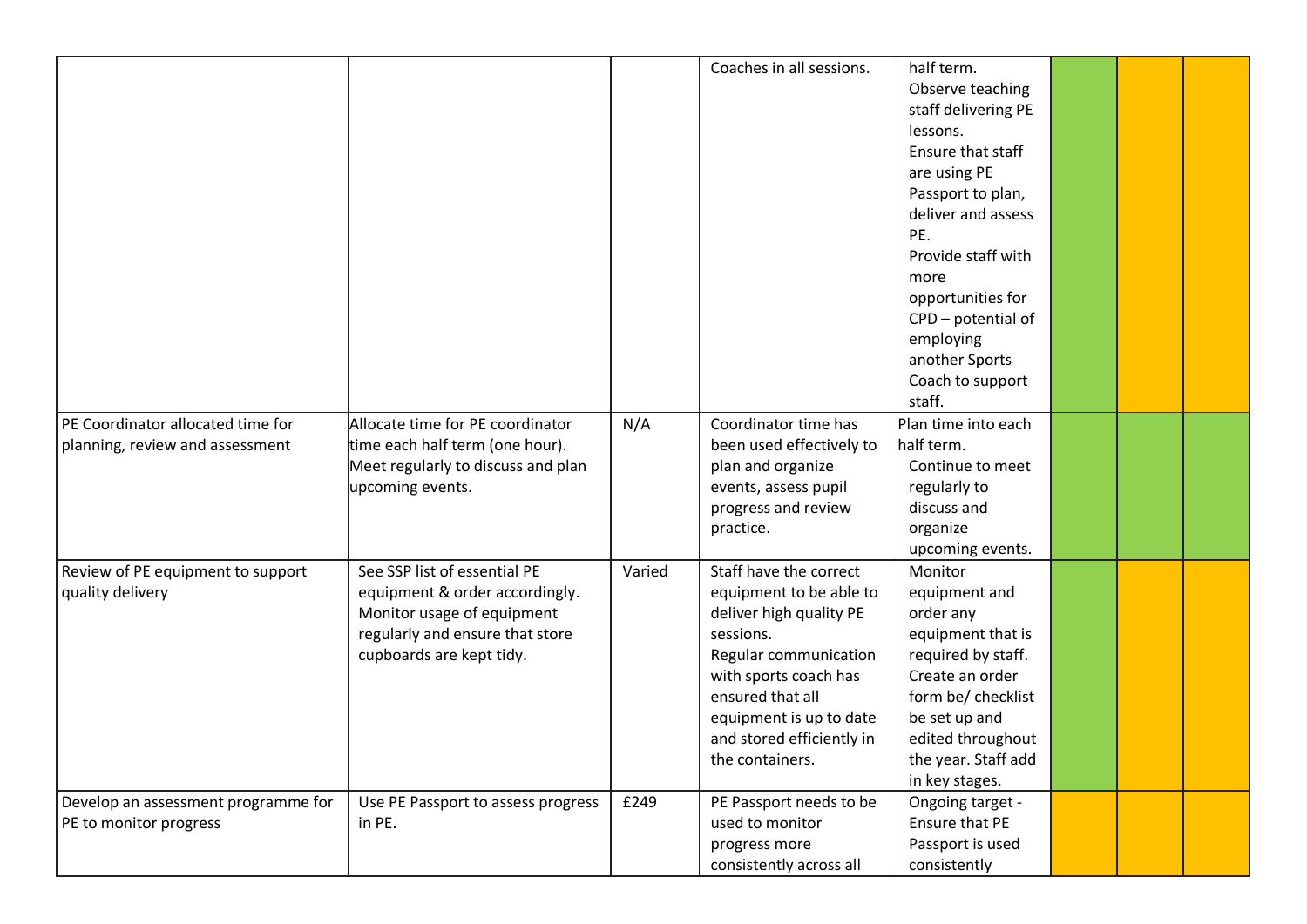| Key indicator 4: Broader Range of Activities<br>Broader experience of a range of sports and activities offered to all pupils |                                                      |                              | Staff meeting on use of<br>PE Passport was<br>successful but some staff<br>still find it confusing to<br>use.                                                                                                                  | groups. Provide<br>training to ensure<br>that staff are<br>confident using<br>this resource.<br>Introduce the use<br>of PE Passport to<br>new members of<br>staff in September<br>- use some time<br>from Staff<br>Meetings to go<br>through this. |       |       |       |
|------------------------------------------------------------------------------------------------------------------------------|------------------------------------------------------|------------------------------|--------------------------------------------------------------------------------------------------------------------------------------------------------------------------------------------------------------------------------|----------------------------------------------------------------------------------------------------------------------------------------------------------------------------------------------------------------------------------------------------|-------|-------|-------|
| School focus with clarity on intended Actions to achieve:<br>impact on pupils:                                               |                                                      | <b>Funding</b><br>allocated: | <b>Evidence and impact:</b>                                                                                                                                                                                                    | Sustainability and<br>suggested<br>next steps:                                                                                                                                                                                                     | 18/19 | 19/20 | 20/21 |
| Review extra-curricular offer                                                                                                | Ensure each year group & gender<br>lare catered for. | Varied                       | Attended a range of<br>different extracurricular<br>sporting events this year<br>i.e. Netball, Football etc.<br>This has meant that a<br>range of different children<br>have been able to enjoy<br>attending different events. | Continue to look for<br>different sports<br>opportunities for less<br>well known sports to<br>engage children that<br>may be interested in<br>these.<br>Engage with local<br>schools and set up<br>inter-competitions<br>between these             |       |       |       |

child.

Introduced a range of different sporting activities for after school clubs i.e. Yoga and Ultimate Frizbe. Children have enjoyed trying out new sports in PE

lessons.

Review extra-curricular activity balance  $\int$  Offer a broad range of activities.  $\int$  £2.50 per

schools. (covid restrictions)

Continue to offer different sports clubs after school. Ask the children which sports they would like do (Pupil Voice) – this will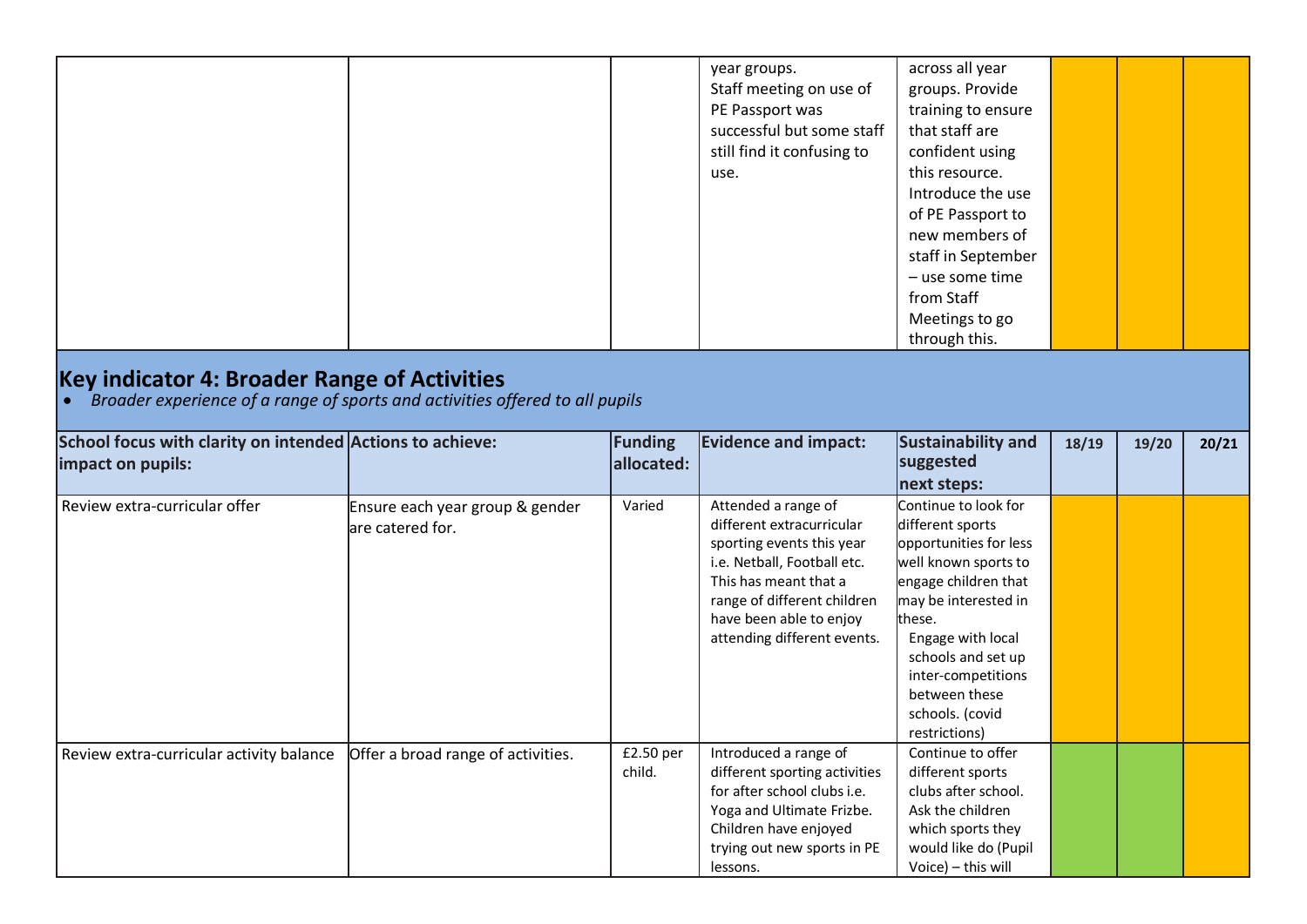|                                       |                                                                                                                                                                                      | They have been engaged in<br>new sports rather than<br>repeating more popular<br>sports.                                                                                                                                                           | influence which<br>after school clubs<br>are available to<br>them. (covid<br>restrictions)                                                                                                                                                                                                 |  |  |
|---------------------------------------|--------------------------------------------------------------------------------------------------------------------------------------------------------------------------------------|----------------------------------------------------------------------------------------------------------------------------------------------------------------------------------------------------------------------------------------------------|--------------------------------------------------------------------------------------------------------------------------------------------------------------------------------------------------------------------------------------------------------------------------------------------|--|--|
| Target disengaged and inactive pupils | Introduce a lunchtime club for<br>children that are reluctant to<br>engage in PE.<br>Provide children with the<br>opportunity to engage in different<br>sports i.e. Ultimate Frizbe. | Due to covid restrictions,<br>lunchtime clubs have not<br>been able to take place.<br>Disengaged and inactive<br>pupils are encouraged to<br>take part in PE lessons, smile<br>for a mile and lunchtime<br>equipment is available to use<br>daily. | Ongoing target -<br>Look at offering<br>Change 4 Life club<br>next year.<br>Reward children<br>that are invited to<br>targeted lunchtime<br>club when they<br>attend.<br><b>Get Sports</b><br>Ambassadors to<br>work with small<br>groups of children<br>that are disengaged<br>in sports. |  |  |

## **Key indicator 5: Competitive Sport**

• *Increased participation in competitive sport*

| School focus with clarity on intended Actions to achieve:<br>impact on pupils:                     |                                                                                                                                                                                                                                                                                                                                                                                               | Funding<br>allocated: | <b>Evidence and impact:</b>                                                       | Sustainability and<br>suggested<br>next steps:                                                                            | 18/19 | 19/20 | 20/21 |
|----------------------------------------------------------------------------------------------------|-----------------------------------------------------------------------------------------------------------------------------------------------------------------------------------------------------------------------------------------------------------------------------------------------------------------------------------------------------------------------------------------------|-----------------------|-----------------------------------------------------------------------------------|---------------------------------------------------------------------------------------------------------------------------|-------|-------|-------|
| Review School Games Participation<br>including a cross section of children<br>who represent school | Plan competition entries for<br>academic year.<br>Use booking system to enter<br>events<br>Place table of events in staff<br>room encouraging members of<br>staff/TA's to sign up & volunteer<br>to support events<br>Review children who have<br>represented school in the past &<br>ensure a wider range of children<br>get involved by choosing events<br>to attract children who have not | Varied                | Children have been unable<br>to attend competitions due<br>to covid restrictions. | Look at creating<br>intra-school<br>competitions<br>and/or events<br>with other close<br>schools. (covid<br>restrictions) |       |       |       |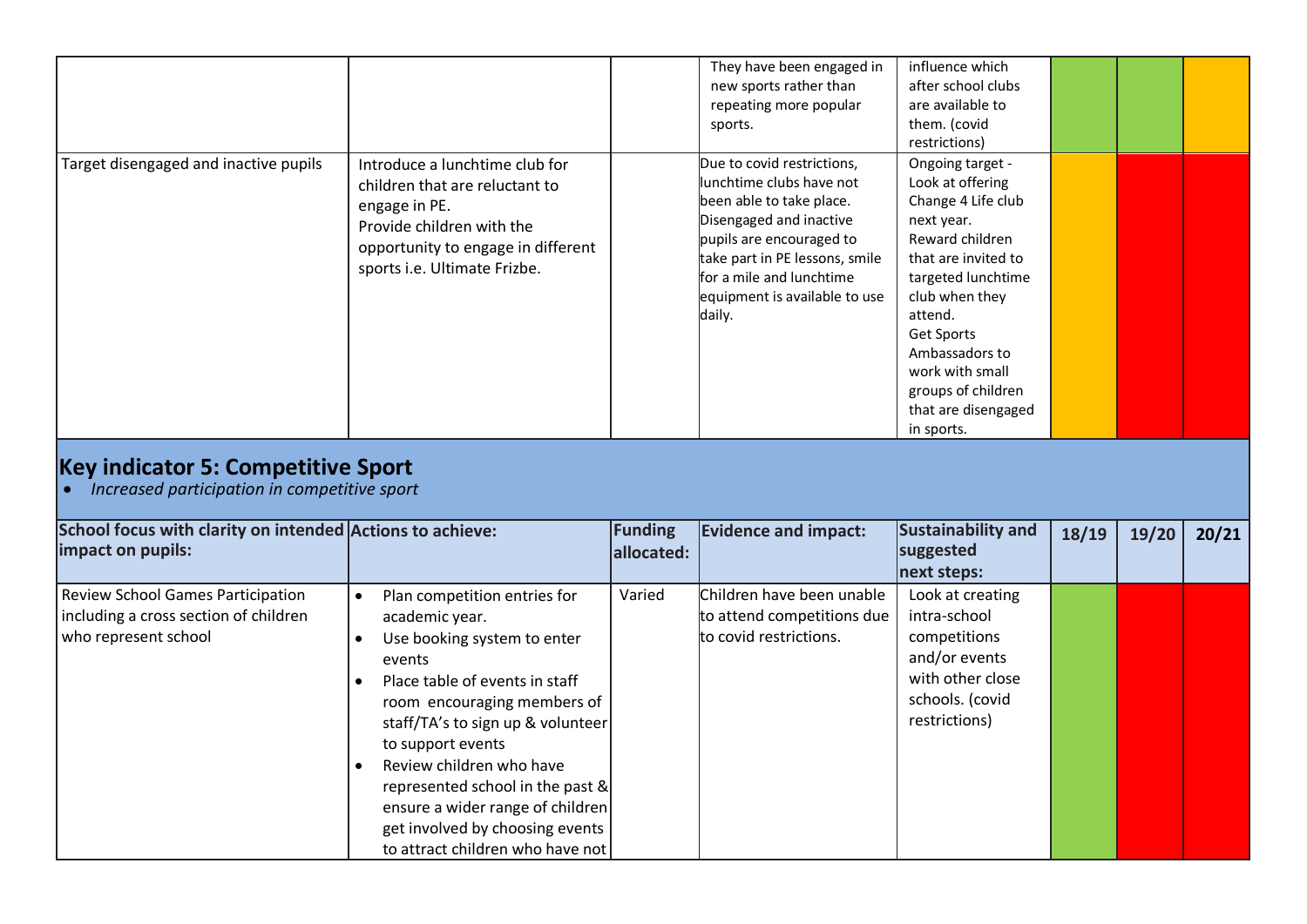|                                                                                          | taken part before                                                                                                                                                                                                            |        |                                                                                                                                                                                                            |                                                                                                         |  |  |
|------------------------------------------------------------------------------------------|------------------------------------------------------------------------------------------------------------------------------------------------------------------------------------------------------------------------------|--------|------------------------------------------------------------------------------------------------------------------------------------------------------------------------------------------------------------|---------------------------------------------------------------------------------------------------------|--|--|
| Review competitive opportunities for<br>SEND children with competitions                  | Ensure SEND pupils are<br>$\bullet$<br>identified and supported to<br>attend appropriate competition                                                                                                                         | Varied | Prior to covid, there was<br>a small increase of SEND<br>pupils attending<br>competitions, however<br>children have been<br>unable to attend<br>competitions due to<br>covid restrictions.                 | See above.<br>Look for specific<br><b>SEND competitions</b><br>for next academic<br>year.               |  |  |
| Increase Level 1 competitive provision                                                   | Review current Level 1 provision N/A<br>and participation rates<br>Plan a programme of Level 1<br>$\bullet$<br>events to ensure ALL children<br>get the opportunity to access at<br>least one competition across the<br>year |        | Increased % of children<br>participating in Level 1<br>competitions<br>Teachers are now<br>incorporating more Level<br>1 competitions into their<br>lessons - children are<br>more engaged as a<br>result. | Teachers continue<br>to deliver Level 1<br>competitions at the<br>end of appropriate<br>units of work.  |  |  |
| Book transport in advance to ensure<br>no barriers to children attending<br>competitions | Review competitions calendar<br>$\bullet$<br>and book all transport at the<br>beginning of the term for events<br>we wish to attend                                                                                          |        | Children have been<br>unable to attend<br>competitions due to<br>covid restrictions.                                                                                                                       | Continue to book<br>transport in<br>advance of events.<br>(covid restrictions)                          |  |  |
| <b>Extending Competition Offer</b>                                                       | Consider establishing friendly<br>$\bullet$<br>competitions with neighbouring<br>school close by.                                                                                                                            |        | Children have been<br>unable to attend<br>competitions due to<br>covid restrictions.                                                                                                                       | Ongoing target -<br>Develop links with<br>other schools in<br>local area and<br>arrange<br>tournaments. |  |  |
| <b>Create Stronger Links to Community</b><br>Clubs                                       | Sports specific coaching<br>programmes<br>Development Days<br>Taster sessions from sports<br>clubs                                                                                                                           | Free   | Creating pathways from<br>school competition to<br>community club<br>participation.<br>Partnership with<br>Stockport Harriers-                                                                             | When able to do so,<br>continue to develop<br>more links with<br>local community<br>and more clubs.     |  |  |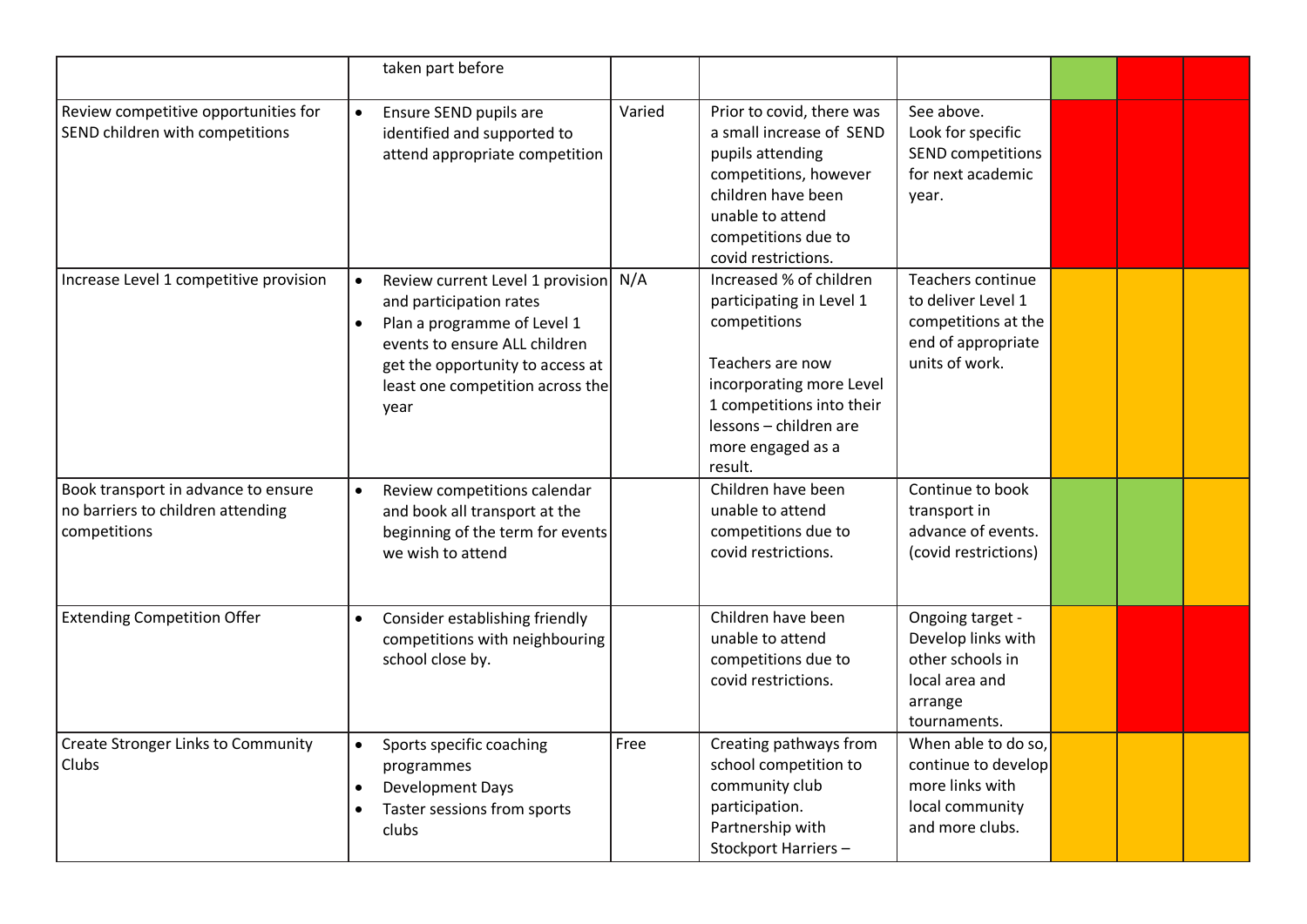| cross country.<br>Developed a closer link<br>to Stockport County FC.<br>Children have been<br>unable to continue<br>community links with<br>clubs due to covid |
|----------------------------------------------------------------------------------------------------------------------------------------------------------------|
| restrictions.                                                                                                                                                  |